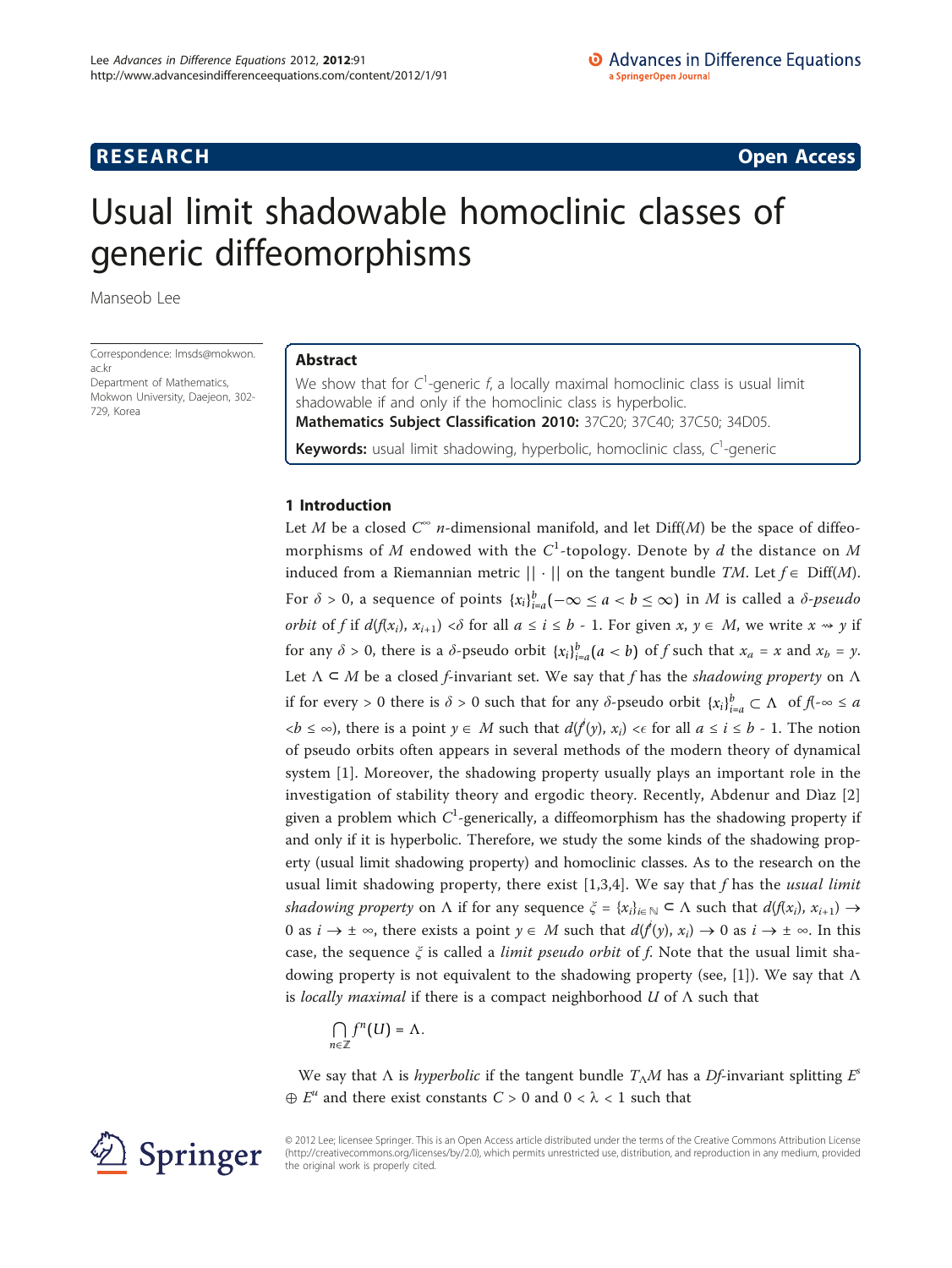$$
||D_x f^n|_{E_x}|| \leq C\lambda^n \text{and } ||D_x f^{-n}|_{E_x^u}|| \leq C\lambda^n
$$

for all  $x \in \Lambda$  and  $n \ge 0$ . Moreover, we say that  $\Lambda$  admits a *dominated splitting* if the tangent bundle  $T_\Lambda M$  has a continuous Df-invariant splitting  $E \oplus F$  and there exist constants  $C > 0$  and  $0 < \lambda < 1$  such that

$$
||D_x f^n|_{E(x)}|| \cdot ||D_x f^{-n}|_{F(f^n(x))}|| \leq C\lambda^n
$$

for all  $x \in \Lambda$  and  $n \ge 0$ .

Let  $p \in P$  (f) be a hyperbolic saddle with period  $\pi(p) > 0$ . Then there are the local stable manifold  $W_{\epsilon}^{s}(p)$  and the unstable manifold  $W_{\epsilon}^{u}(p)$  of p for some  $\epsilon = \epsilon$   $(p) > 0$ . It is easily seen that if  $d(f^{n}(x), f^{n}(p)) \leq \epsilon$ , for all  $n \geq 0$  then  $x \in W_{\epsilon}^{s}(p)$ , and if  $d(f^{n}(x), f^{n}(p))$ (p)) ≤  $\epsilon$  for all  $n \le 0$  then  $x \in W^u_{\epsilon}(\mathfrak{p})$ . The stable manifold  $W^s(\mathfrak{p})$  and the unstable manifold  $W^u(p)$  defined as followings. It is well known that if p is a hyperbolic periodic point of  $f$  with period  $k$  then the sets

$$
Ws(p) = \{x \in M : fkn(x) \to p \text{ as } n \to \infty\} \text{ and}
$$
  

$$
Wu(p) = \{x \in M : f-kn(x) \to p \text{ as } n \to \infty\}
$$

are  $C^1$ -injectively immersed submanifolds of M.

A point  $x \in W^{s}(p) \cap W^{u}(p)$  is called a *homoclinic point* of f associated to p, and it is said to be a *transversal homoclinic point* of  $f$  if the above intersection is transversal at x; i.e.,  $x \in W^{s}(p)$   $\hbar W^{u}(p)$ . The closure of the transversal homoclinic points of f associated to  $p$  is called the *transversal homoclinic class* of  $f$  associated to  $p$ , and it is denoted by  $H_f(p)$ . Let q be a hyperbolic periodic point of f. We say that p and q are homoclinically related, and write  $p \sim q$  if

$$
W^{s}(p) \pitchfork W^{u}(q) \neq \emptyset \quad \text{and} \quad W^{u}(p) \pitchfork W^{s}(q) \neq \emptyset.
$$

It is clear that if  $p \sim q$  then index $(p) = \text{index}(q)$ ; i.e.,  $\dim W^{s}(p) = \dim W^{s}(q)$ . By the Smale's transverse homoclinic point theorem,  $H_f(p)$  coincides with the closure of the set of hyperbolic periodic points q of f such that  $p \sim q$ . The homoclinic class is a transitive set, compact and f-invariant set. Homoclinic classes are the natural candidates to replace hyperbolic basic sets, for instance, if  $f$  is Axiom A, then Smale's spectral decomposition theorem says that the non-wandering set can be decomposed into finitely many basic sets, and each basic set is a homoclinic class.

We say that a subset  $\mathcal{G} \subset \text{Diff}(M)$  is *residual* if  $\mathcal{G}$  contains the intersection of a countable family of open and dense subsets of  $Diff(M)$ ; in this case  $G$  is dense in Diff (*M*). A property "P" is said to be  $(C^1)$ -generic if "P" holds for all diffeomorphisms which belong to some residual subset of Diff(M). We use the terminology "for  $C<sup>1</sup>$  generic f<sup>"</sup> to express "there is a residual subset  $G \subset \text{Diff}(M)$  such that for any  $f \in \mathcal{G}$  ...".

We prove that  $C^1$ -generically,  $\Lambda$  is a locally maximal homoclinic class containing hyperbolic periodic point  $p$ , and f has the usual limit shadowing property if and only if the homoclinic class is hyperbolic.

Very recently, Lee and Wen [[5\]](#page-7-0) showed that  $C<sup>1</sup>$  generically, a locally maximal chain transitive sets is shadowable if and only if it is hyperbolic. From the above facts, we study relations between the usual limit shadowing property and hyperbolic. From now, we only consider the homoclinic class containing a hyperbolic periodic point  $p$  which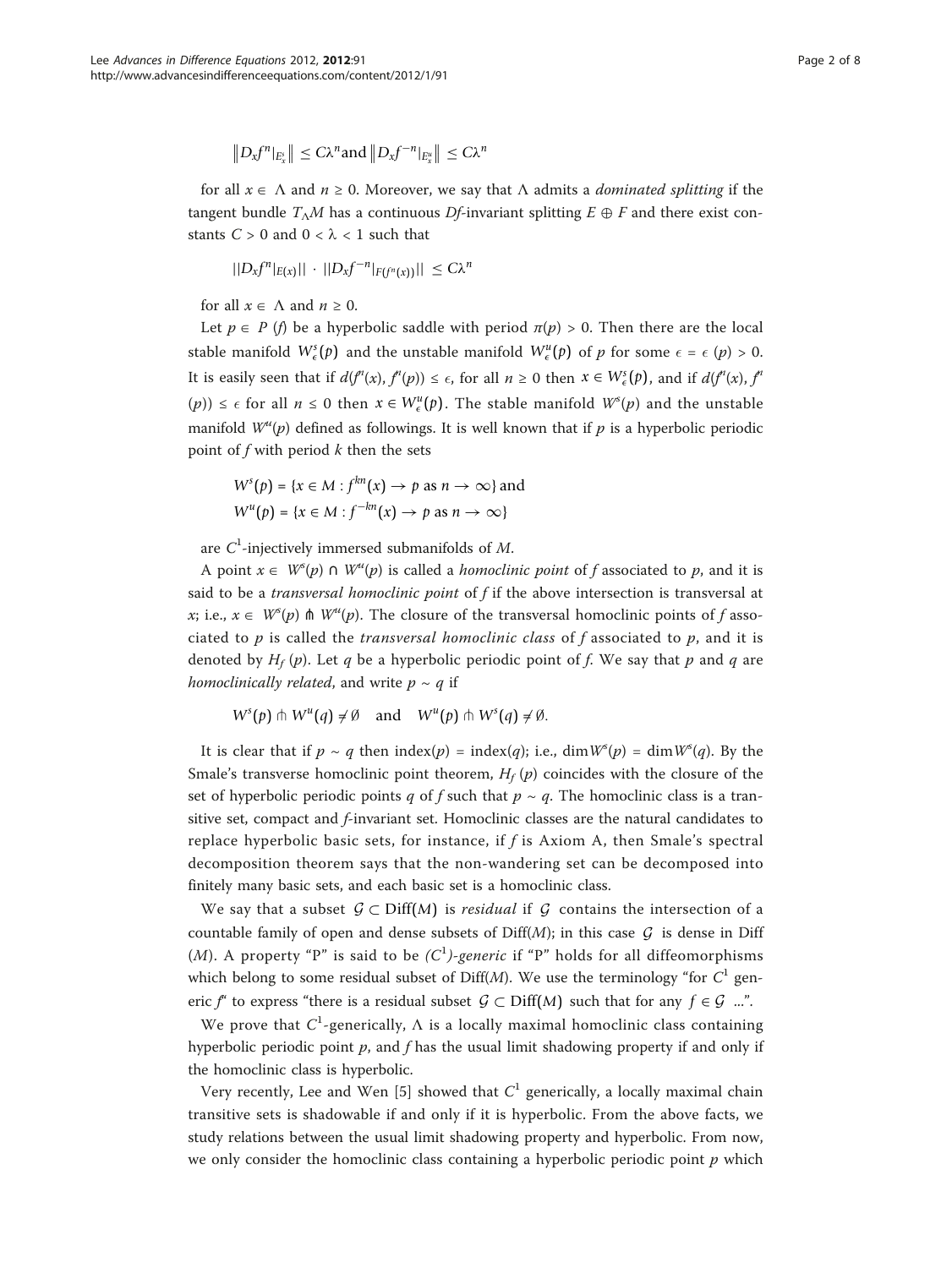is saddle because, if the point  $p$  is sinks or sources then they are one orbits. In this article, the following is the main result.

**Theorem 1.1** For  $C^1$  generic f, a locally maximal homoclinic class  $H_f(p)$  is usual limit shadowable if and only if the homoclinic class  $H_f(p)$  is hyperbolic.

## 2 Proof of Theorem1.1

Let M be as before, and let  $f \in \text{Diff}(M)$ . Denote by P (f) the set of periodic points of f. Let  $p$  be a hyperbolic periodic point of  $f$ .

**Proposition 2.1** There is a residual set  $\mathcal{G}' \subset \text{Diff}(M)$  such that for any  $f \in \mathcal{G}'$ , if a locally maximal homoclinic class  $H_f(p)$  is usual limit shadowable then for any hyper*bolic*  $q \in H_f(p) \cap P$  (*f*),

 $index(p) = index(q)$ ,

where index(p) = dim  $W^s(p)$ .

To prove Proposition 2.1, we need the following lemmas.

**Lemma 2.2** Let  $H_f(p)$  be a homoclinic class of p. Suppose that f has the usual limit shadowing property on H<sub>f</sub> (p). Then for any  $q \text{ }\subset H_f(p) \text{ } \cap \text{ } P_h(f)$ ,

 $W^{s}(p) \cap W^{u}(q) \neq \emptyset$ , and  $W^{u}(p) \cap W^{s}(q) \neq \emptyset$ ,

where  $P_h(f)$  is the set of hyperbolic periodic points of f.

**Proof.** Let  $q \in H_f(p)$  be a hyperbolic periodic point of f. Suppose that f has the usual limit shadowing property on  $H_f(p)$ . To simplify, assume that  $f(p) = p$  and  $f(q) = q$ . Since  $q \in H_f (p)$  and  $H_f (p) = {q ∈ P(f) : q ∼ p}$ , for any small  $n > 0$ , we can take  $x ∈$  $H_f(p)$  and  $k > 0$  such that  $x \sim p$ ,  $d(f^k(x), q) < \eta$  and  $d(f^k(x), p) < \eta$ .

Then we can construct a limit pseudo orbit  $\xi$  as follows.

Put  $f^{k-i}(q) = x_{k-i}, f^{k+i}(p) = x_{k+i}$  for  $i \ge 0$  and  $f^i(x) = x_i, f^{i}(x) = x_{-i}$  for  $0 \le i \le k - 1$ . Then

$$
\xi = \{\ldots, q, q, f^{-k+1}(x), \ldots, f^{-1}(x), x, f(x), \ldots, f^{k-1}(x), p, p, \ldots\} \\
= \{\ldots, x_{-k-1}, x_{-k}, x_{-k+1}, \ldots, x_{-1}, x_0 (=x), x_1, \ldots, x_{k-1}, x_k, \ldots\}.
$$

It is clearly,  $\xi \subset H_f(p)$ .

Since f has the usual limit shadowing property on  $H_f(p)$ , we can find a point  $y \in M$ such that  $d(f^i(y), x_i) \to 0$  as  $i \to \pm \infty$ .

Since  $x_{-k-i} = q$  and  $x_{k+i} = p$  for  $i \ge 0$ ,  $d(f^i(y), p) < \epsilon$  for all  $i \ge k$ , and  $d(f^i(y), q) < \epsilon$  for all  $i \leq -k$ .

Therefore,  $\mathcal{O}_f(\gamma) \cap W^s(p) \neq \emptyset$  and  $\mathcal{O}_f(\gamma) \cap W^u(q) \neq \emptyset$ . Thus, one can get

 $W^u(p) \cap W^s(q) \neq \emptyset$ .

Other cases is similar.

To prove Proposition 2.1, we need the following fact which is well-known Kupka-Smale Theorem.

**Lemma 2.3** There is a residual set  $G_1 \subset \text{Diff}(M)$  such that for any  $f \in G_1$ , every periodic point of f is hyperbolic, and the stable manifolds and the unstable manifolds of periodic points are all transverse.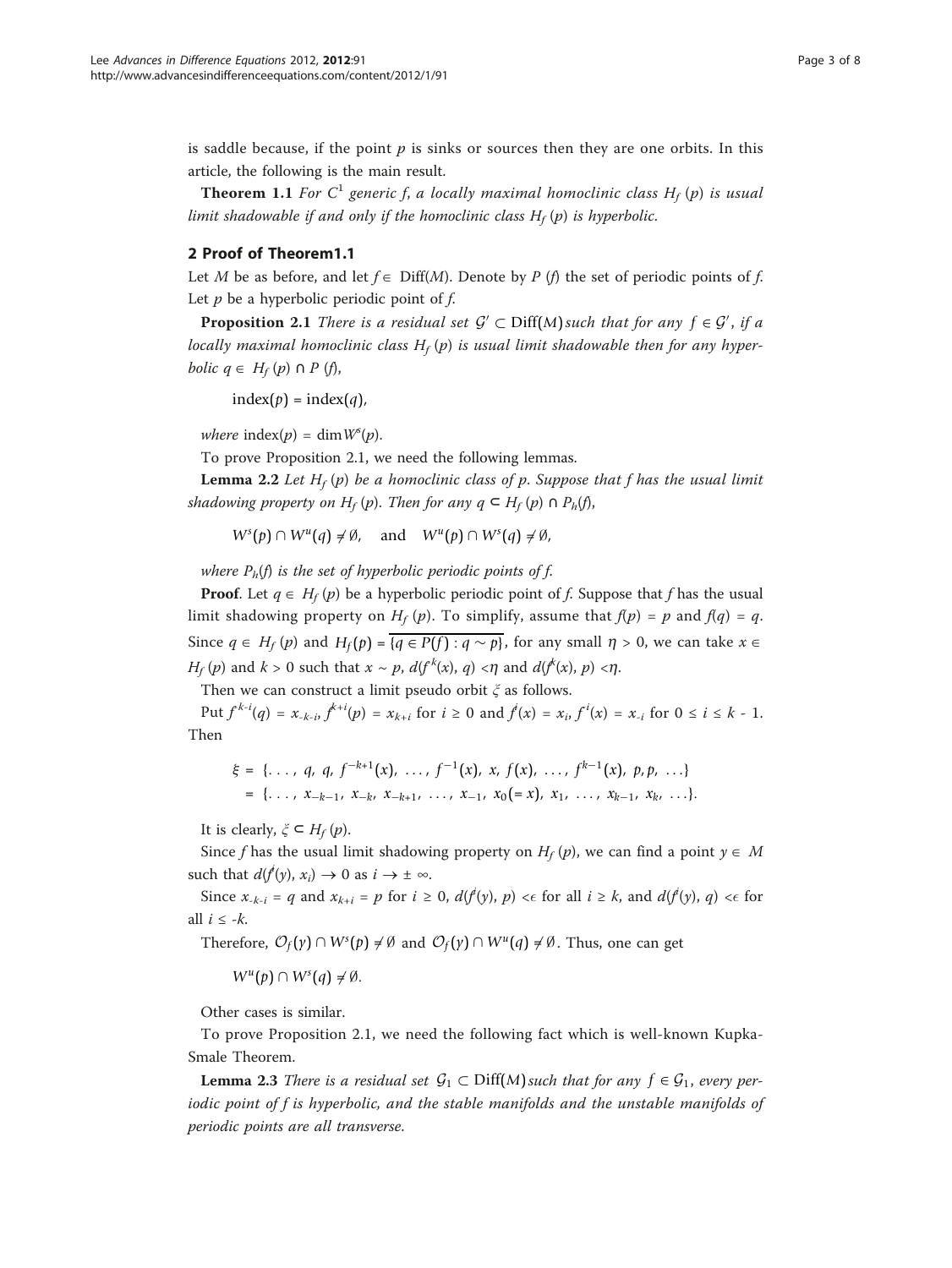**Proof of Proposition 2.1.** Let  $f \in \mathcal{G}' = \mathcal{G}_1$ , and let q be a hyperbolic periodic point in  $H_f(p)$ . Suppose that f has the usual limit shadowing property on  $H_f(p)$ . Then by Lemmas 2.2 and 2.3,  $W^s(p) \pitchfork W^u(q) \neq \emptyset$ , and  $W^u(p) \pitchfork W^s(q) \neq \emptyset$ . Thus index(*p*) = index(*q*). Therefore,  $q \sim p$ .

Denote by  $\mathcal{F}(M)$  the set of  $f \in \text{Diff}(M)$  such that there is a  $C^1$  neighborhood  $\mathcal{U}(f)$ of f such that for any  $g \in \mathcal{U}(f)$  and every  $p \in P$  (g) is hyperbolic. In [\[6\]](#page-7-0), Hayashi proved that  $f \in \mathcal{F}(M)$  if and only if f satisfies both Axiom A and no-cycle condition. From the above facts, we show the following.

**Proposition 2.4** There exists a residual set  $\mathcal{G}^{\prime} \subset \text{Diff}(M)$  such that for any  $f \in \mathcal{G}^{\prime\prime}$ , if f has the usual limit shadowing property on a locally maximal homoclinic class  $H_f(p)$ then  $f \in \mathcal{F}(M)$ .

The following lemma was proved by Lee [\[7](#page-7-0)], here we will give sketch of the proof.

**Lemma 2.5** There exists a residual set  $\mathcal{G}_2 \subset \text{Diff}(M)$  such that for any  $f \in \mathcal{G}_2$ , we have the following property. For any  $C^1$ -neighborhood  $U(f)$  of f there is  $g \in U(f)$  such that g has two distinct hyperbolic periodic points  $p_g$ ,  $q_g \in P(g)$  with different indices then f has two distinct hyperbolic periodic points  $p, q \in P$  (f) with different indices.

**Proof.** Take a countable basis  $B = \{U_n\}_{n \in \mathbb{N}}$  of M. For each  $U_n \in B$ , we defined by  $\mathcal{H}_n$  the set of all diffeomorphisms f such that f has a  $C^1$ -neighborhood  $\mathcal{U}(f)$  of f with the following properties: for any  $g \in \mathcal{U}(f)$ , there are  $p_g$ ,  $q_g \in U_n$ , distinct periodic hyperbolic points of g with different indices. Then it is clear that  $\mathcal{H}_n$  is open in Diff (*M*) for each  $n \in \mathbb{N}$ . Let

 $\mathcal{N}_n$  = Diff  $(M) - \overline{\mathcal{H}_n}$ .

Then  $\mathcal{H}_n \cup \mathcal{N}_n$  is an open and dense subset of Diff(*M*). Put

$$
\mathcal{R}_n = \bigcap_{n \in \mathbb{N}} \mathcal{H}_n \cup \mathcal{N}_n,
$$

is a residual subset of  $Diff(M)$ . Then

$$
\mathcal{G}_2 = \bigcap_{n \in \mathbb{N}} \mathcal{R}_n,
$$

is also a residual subset of Diff(*M*). Let  $f \in \mathcal{G}_2$ . Suppose that for any  $C^1$ -neighborhood  $U(f)$  of f, there exist  $g \in U(f)$  and  $U_n \in B$  such that  $p_g$  and  $q_g$  distinct hyperbolic periodic points of g with Different indices which are elements in  $U_n$ . Then *f* ∈  $\overline{\mathcal{H}_n}$ . Since *f* ∈  $\mathcal{G}_2$  we know that *f* ∈  $\mathcal{H}_n$ . Thus there are *p*, *q* distinct hyperbolic periodic points of f with different indices.

Now, we introduce the notion of the weak eigenvalue (see [[8\]](#page-7-0)). Let  $p$  be a periodic point of f. For 0 < $\delta$  < 1, we say p has a  $\delta$ -*weak eigenvalue* if  $D_{\rm p}f^{r(p)}$  has an eigenvalue  $\lambda$ such that  $(1 - \delta)^{\pi(p)} < |\lambda| < (1 + \delta)^{\pi(p)}$ . Note that if p is a hyperbolic periodic point of j then p does not have the  $\delta$ -weak eigenvalue. Because if p has a  $\delta$ -weak eigenvalue then by Franks' Lemma, there exist a diffeomorpshism g  $C^1$ -nearby f such that the periodic point  $p_g$  has an eigenvalue, say  $\lambda$ , and  $|\lambda| = 1$ . Thus this is a contradiction by the stability theorem.

**Remark 2.6** [8, Lemma 2.1(2)] There exists a residual set  $\mathcal{G}_3 \subset \text{Diff}(M)$  such that if *f* ∈ *G*<sub>3</sub>then for any  $\delta$  > 0, if for every neighborhood  $U(f)$  of f there exist  $g ∈ U(f)$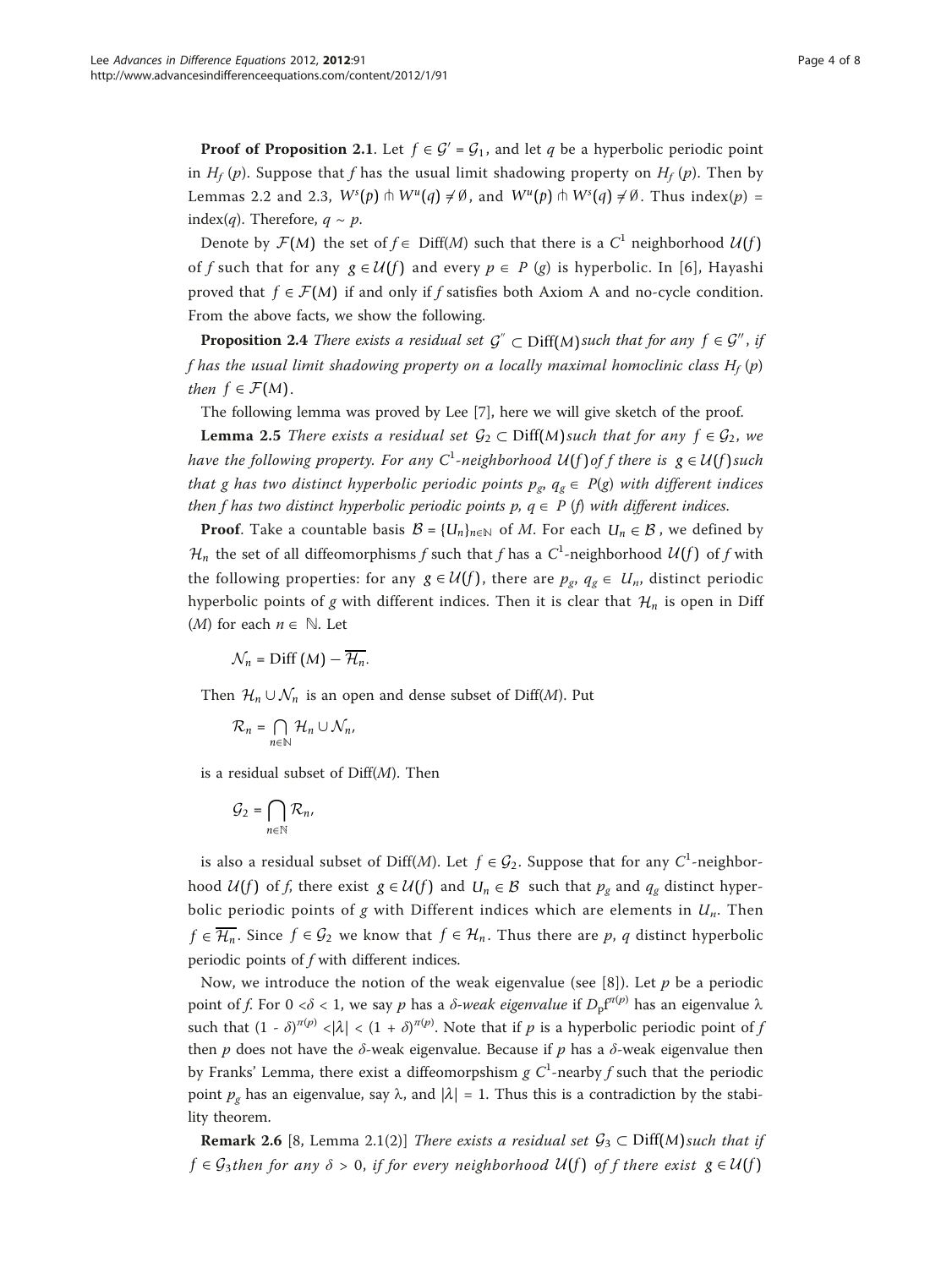which has a periodic point  $q \sim p_{g}$  with  $\delta$ -weak eigenvalue, then f has a periodic point  $\gamma$  $\sim p$  with 2 $\delta$ -weak eigenvalue.

**Lemma 2.7** [[[9\]](#page-7-0), Lemma 2.4] Let  $\Lambda$  be locally maximal in U, and let  $U(f)$  be a  $C^1$ neighborhood of f. If for any  $g \in U(f)$ ,  $p \in \Lambda_{\sigma}(U) \cap P(g)$  is not hyperbolic, then there is  $g_1 \in U(f)$  possessing hyperbolic periodic points  $q_1$  and  $q_2$  in  $\Lambda_{q_1}$  (U) with different  $indices, where \ \Delta_{g_1}(U) = \cap_{n \in \mathbb{Z}} g_1^n(U).$ 

**Lemma 2.8** There exists a residual set  $\mathcal{G}_4 \subset \text{Diff}(M)$  such that if  $f \in \mathcal{G}_4$ , and  $H_f(p)$ is a locally maximal homoclinic class of p which satisfies the usual limit shadowing property, then there exists  $\delta > 0$  such that no point in H<sub>f</sub> (p) has a  $\delta$ -weak eigenvalue.

**Proof.** Let  $\mathcal{G}_4 = \mathcal{G}_1 \cap \mathcal{G}_2 \cap \mathcal{G}_3$ . Suppose that f has the usual limit shadowing property on a locally maximal homoclinic class  $H_f(p)$ . We will derive a contradiction. Let *f* ∈  $\mathcal{G}_4$ , and  $\mathcal{U}(f)$  be a  $C^1$ -neighborhood of *f*. Suppose that for  $n \in \mathbb{N}$ , there is  $q_n \in H_j$ (p) ∩ P(f) such that  $q_n$  has a 1/n-weak eigenvalue. By Franks' Lemma and Lemma 2.7, there exists  $g \in \mathcal{U}(f)$  such that g has two distinct periodic orbits  $p_g$  and *q<sub>g</sub>* ∈  $\Lambda$ <sub>*g*</sub>(*U*) = ∩*n*∈ $\mathbb{Z}$ *g*<sup>*n*</sup>(*U*) with different indices. Since *f* ∈ *G*<sub>4</sub>, *f* has two different periodic orbit p and q in  $H_f(p)$  with different indices. Since f has the the usual limit shadowing property on  $H_f(p)$  and f is a Kupka-Smale Diffeomorphism, this is a contradiction.

**Proof of Proposition 2.4.** Let  $f \in \mathcal{G}'' = \mathcal{G}_4$  and let  $\mathcal{U}(f)$  be a  $C^1$ -neighborhood of  $f$ . Suppose that  $f$  has the usual limit shadowing property on a locally maximal homoclinic class  $H_f(p)$ . The proof is by contradiction. Suppose that  $f \notin \mathcal{F}(M)$ . Then there exist  $g \in \mathcal{U}(f)$  and  $\delta > 0$  such that non-hyperbolic periodic point  $p_g \in P(g)$  and  $p_g$  has a  $\delta$ / 2-weak eigenvalue. By Remark 2.6, f has a  $\delta$ -weak eigenvalue, which is a contradiction, by Lemma 2.8.

From the above Proposition 2.4, we get the following results.

**Proposition 2.9** Let  $f \in \mathcal{G}^n$ . If f has the usual limit shadowing property on a locally maximal homoclinic class  $H_f(p)$  then there exist constants m >0 and 0 < $\lambda$  < 1 such that for any periodic point  $q \in H_f(p)$ ,

$$
\prod_{i=0}^{\pi(q)-1}||Df^m|_{E^s(f^{im}(q))}|| < \lambda^{\pi(q)},
$$
  

$$
\prod_{i=0}^{\pi(q)-1}||Df^{-m}|_{E^u(f^{-im}(q))}|| < \lambda^{\pi(q)}
$$

and

 $||Df<sup>m</sup>|<sub>E<sup>s</sup>(a)</sub>|| ⋅ ||Df<sup>-m</sup>|<sub>E<sup>u</sup>(f<sup>-m</sup>(a))</sub>|| < ∞<sup>2</sup>,$ 

where  $\pi(q)$  denotes the period of q.

Let us recall Mañé's ergodic closing lemma in [[10\]](#page-7-0). For any  $\epsilon > 0$ , let  $B_{\epsilon}(f, x)$  an  $\epsilon$ -tubular neighborhood of *f*-orbit of *x*, i.e.,

$$
B_\varepsilon(f,x)=\{\gamma\in M: d(f^n(x),\gamma)<\varepsilon, \text{for some }n\in\mathbb{Z}\}.
$$

Let  $\Sigma_f$  be the set of points  $x \in M$  such that for any  $C^1$ -neighborhood  $\mathcal{U}(f)$  of f and  $\epsilon$ > 0, there are  $g \in U(f)$  and  $y \in P(g)$  satisfying  $g = f$  on  $M \setminus B_{\epsilon}(f, x)$  and  $d(f^{i}(x), g^{i}(y))$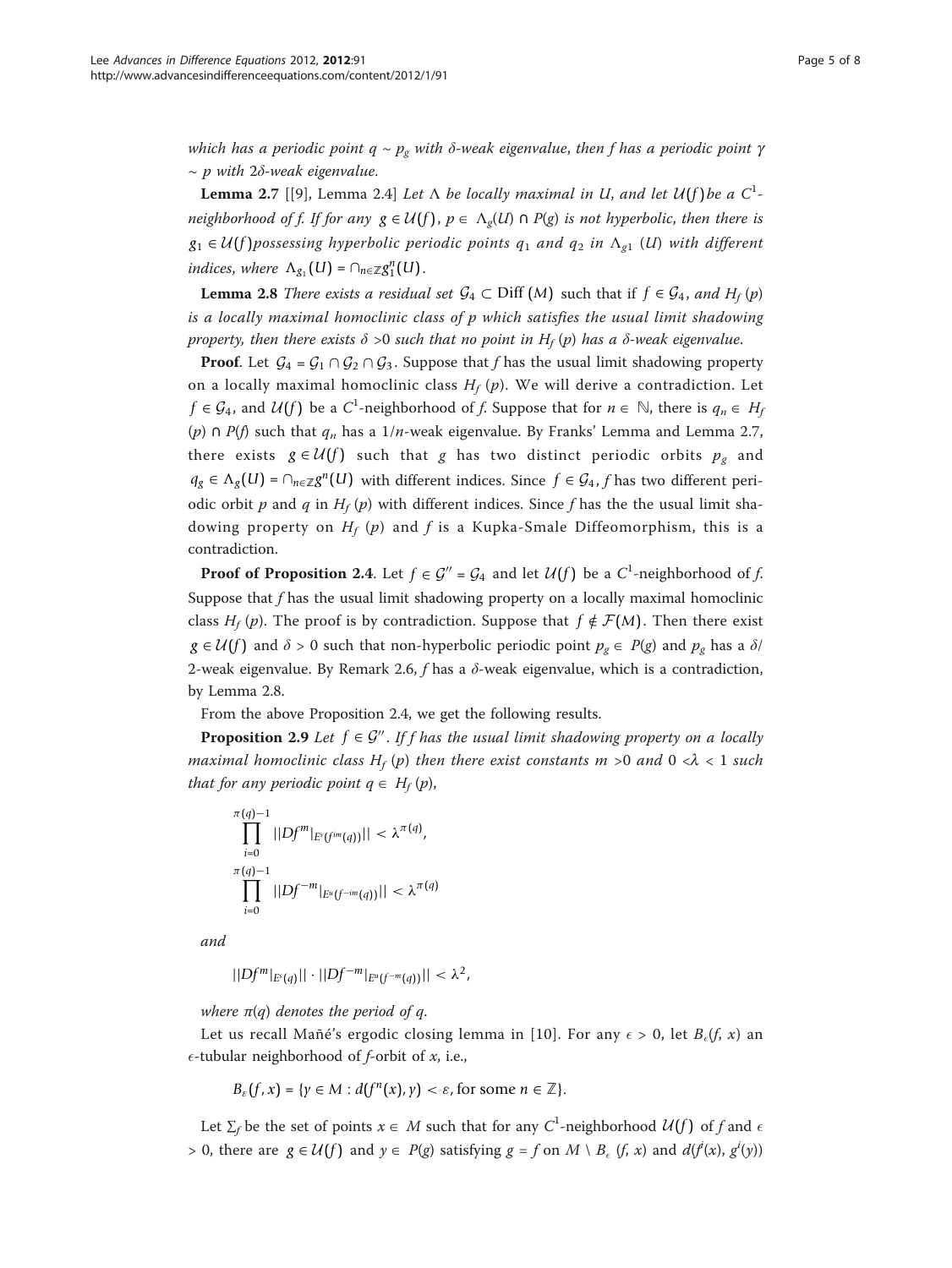$\leq \epsilon$  for  $0 \leq i \leq \pi(y)$ . We say that a point  $x \in M$  is well closable for  $f \in \text{Diff}(M)$ , if for any  $\epsilon > 0$  there are g Diff(M) with  $d_1(f, g) < \epsilon$  such that  $d(f'(x), g''(p)) < \epsilon$  for any  $0 \le n \le$  $\pi(p)$ , where  $\pi(p)$  is the period of  $p$ , and  $d_1$  is the  $C^1$ -metric. Let  $\Sigma_f$  denote the set of well closable points of f. In [[10](#page-7-0)], Mañé showed that for any f-invariant Borel probability measure  $\mu$  on M,  $\mu(\Sigma_f) = 1$ . Let M be the space of all Borel measures  $\mu$  on M with the weak\* topology. Then we know that for any ergodic measure  $\mu \in \mathcal{M}$  of f,  $\mu$  is supported on a periodic orbit  $\mathcal{O}_f(p) = \{p, f(p), \dots, f^{\pi(p)-1}(p)\}$  if and only if

$$
\mu=\frac{1}{\pi\left(p\right)}\sum_{i=0}^{\pi\left(p\right)-1}\delta_{f^{i}\left(p\right)},
$$

where  $\delta_x$  is the atomic measure respecting x. In this regards, we mention some involving results. In [\[11,12](#page-7-0)], Crovisier explained Mañé's ergodic closing lemma which gives the measure theoretical viewpoint on the approximation by periodic orbit, that is, any ergodic invariant probability measure  $\mu$  of  $C^1$ -generic Diffeomorphism is the limit of a sequence of invariant measures supported by periodic orbits  $\mathcal{O}_f(p_n)$ . Moreover, the orbits  $\mathcal{O}_f(p_n)$  converge to the support of  $\mu$  for the Hausdorff topology. From the above facts, we get the following results.

**Lemma 2.10** [11, Theorem 3.1] Let  $H_f(p)$  be the homoclinic class of p. Then there is a measure  $\mu \in \mathcal{M}_f(H_f(p))$  which has supp $(\mu) = H_f(p)$ , where  $\mathcal{M}_f(\Lambda)$  = { $\mu$ :  $\mu$  is an finvariant Borel probability on M such that  $supp(u) \subseteq \Lambda$ , endowed with the weak\* topology.

The following lemma is proved by Lee and Wen [[5\]](#page-7-0).

**Lemma 2.11** [5, Lemma 2.3] There is a residual set  $\mathcal{G}_5 \subset \text{Diff}(M)$  such that for any  $f \in \mathcal{G}_{s}$ , *f* satisfies that any ergodic invariant measure  $\mu$  of *f* is the limit of sequence of ergodic invariant measure supported by periodic orbits  $\mathcal{O}_f(p_n)$  in the weak topology. Moreover, the orbit  $\mathcal{O}_f(p_n)$  converges to the support of  $\mu$  in the Hausdor topology.

**End of the proof of Theorem 1.1.** Let  $f \in \mathcal{G}_6 = \mathcal{G}^{\prime\prime} \cap \mathcal{G}_5$ , and let q be a hyperbolic periodic point of  $f$ . Suppose that  $f$  has the usual limit shadowing property on a locally maximal homoclinic class  $H_f(p)$ . From Propositions 2.1 and 2.4, we know that  $H_f(p)$ admits a dominated splitting  $T_{H_f(p)}M = E \oplus F$  with dim(E) = index(p). To prove Theorem 1.1, it is enough to show that  $Df^m$  is contracting on E and  $Df^m$  is expanding on F. To simplify, we denoted  $f^m$  by f. By contradiction, we may assume that  $Df$  is not contracting on E. Then we can find a point  $x \in H_f (p)$  such that

$$
\prod_{i=0}^{n-1}||Df|_{E(f^{i}(x))}|| \geq 1,
$$

for  $n \geq 0$ . Define a probability measure

$$
\mu_n = \frac{1}{n} \sum_{i=0}^{n-1} \delta_{f^i(x)},
$$

where  $\delta_x$  is the atomic measure respecting x. Then there exists  $\mu_{n_k} \to \mu \in \mathcal{M}$  as k  $\rightarrow \infty$ . We can see that  $\mu$  is a *f*-invariant measure on M and supp $(\mu) \subset H_f(p)$ .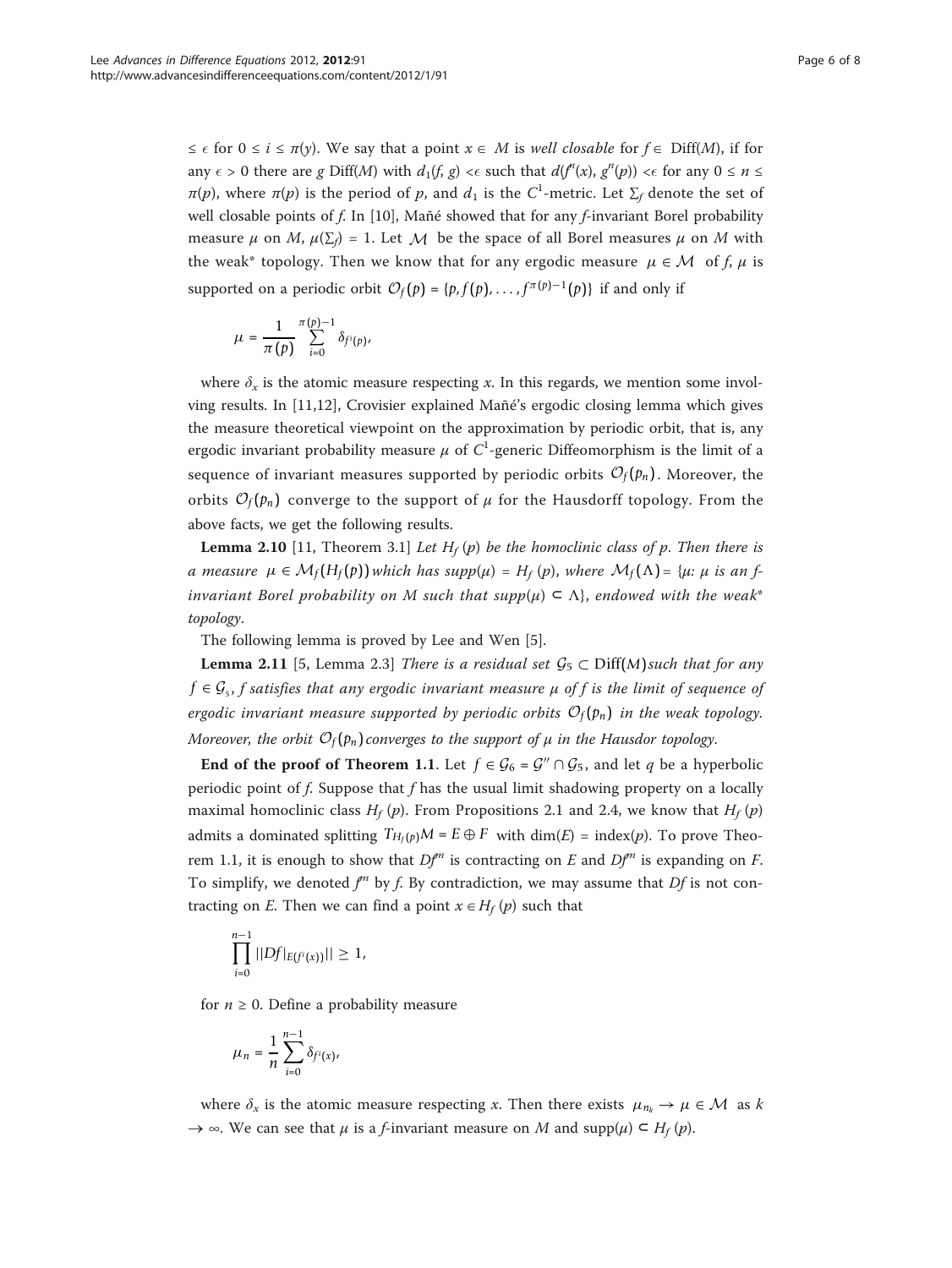<span id="page-6-0"></span>Then by Lemma 2.10,  $supp(\mu) = H_f(p)$ . Thus

$$
\int \log||Df|_{E(x)}||d\mu = \lim_{k \to \infty} \int \log||Df|_{E(x)}||d\mu_{n_k}
$$

$$
= \lim_{k \to \infty} \int \frac{1}{n} \sum_{i=0} \log||Df|_{E(f^i(x))}|| \ge 0.
$$

By the ergodic decomposition theorem, there is an ergodic measure v with supp(v) =  $H_f(p)$  such that

 log||*Df*|*E*(*x*)||*d*ν ≥ 0.

Then by Lemma 2.11, we can choose a sequence of ergodic f-invariant measures  $v_n$ such that the support of each  $v_n$  is a periodic orbit  $\mathcal{O}_f(p_n)$ ,  $\{v_n\}$  converges v and  $\mathcal{O}_f(p_n)$  converges to the support of *v*. Since  $H_f(p)$  is locally maximal, we may assume that every  $\mathcal{O}_f(p_n)$  is contained in  $H_f(p)$  for sufficiently large *n*. By Proposition 2.4, we have

 $\int$   $\log\left|\frac{Df|_{E(x)}}{H(x)}\right|d\nu_n < \log \lambda < 0$ ,

for sufficiently large *n*. Since  $v_n \to v$  in the weak\* topology, we see that

$$
\int \log\left|\left|Df\right|_{E(x)}\right| \left| dv_n \to \int \log\left|\left|Df -_{E(x)}\right| \right| dv
$$

as  $n \to \infty$ . Thus we know

$$
\int \log\lvert\lvert Df \rvert_{E(x)} \rvert \lvert dv \rvert < 0.
$$

This is a contradiction. Thus  $Df^m$  is contracting on E. Similarly we can see that  $Df^m$ is expanding on F.

 $C<sup>1</sup>$ -generically, a locally maximal homoclinic class is locally maximal transitive set which is the following facts.

**Lemma 2.12** [11, Theorem 4.10] For  $C^1$ -generic f, a locally maximal transitive set is a locally maximal homoclinic class  $H_V(p)$ , where V is a compact neighborhood of  $H_f$ (p), and  $H_V(p)$  is a locally maximal in V.

**Corollary 2.13** For  $C^1$ -generic f, a locally maximal transitive set is hyperbolic.

#### Acknowledgements

The author wishes to express his deep appreciation to the referee for his careful reading of the manuscript. This work was supported by the Basic Science Research Program through the National Research Foundation of Korea (NRF) funded by the Ministry of Education, Science and Technology (No. 2011-0007649).

#### Competing interests

The author declares that they have no competing interests.

Received: 7 February 2012 Accepted: 27 June 2012 Published: 27 June 2012

#### References

- 1. Pilyugin, SY: Shadowing in Dynamical Systems. In Lecture Notes in Math, vol. 1706,Springer Verlag, Berlin (1999)
- 2. Abdenur, F, Dìaz, LJ: Pseudo-orbit shadowing in the  $C^1$ -topology. Discret Contin Dyn Syst. 2007, 223–245 (2007)
- 3. Eirola, T, Nevanlinna, O, Pilyugin, V: Limit shadowing property. Numer Funct Anal Optim. 18, 75–92 (1997). doi:10.1080/ 01630569708816748